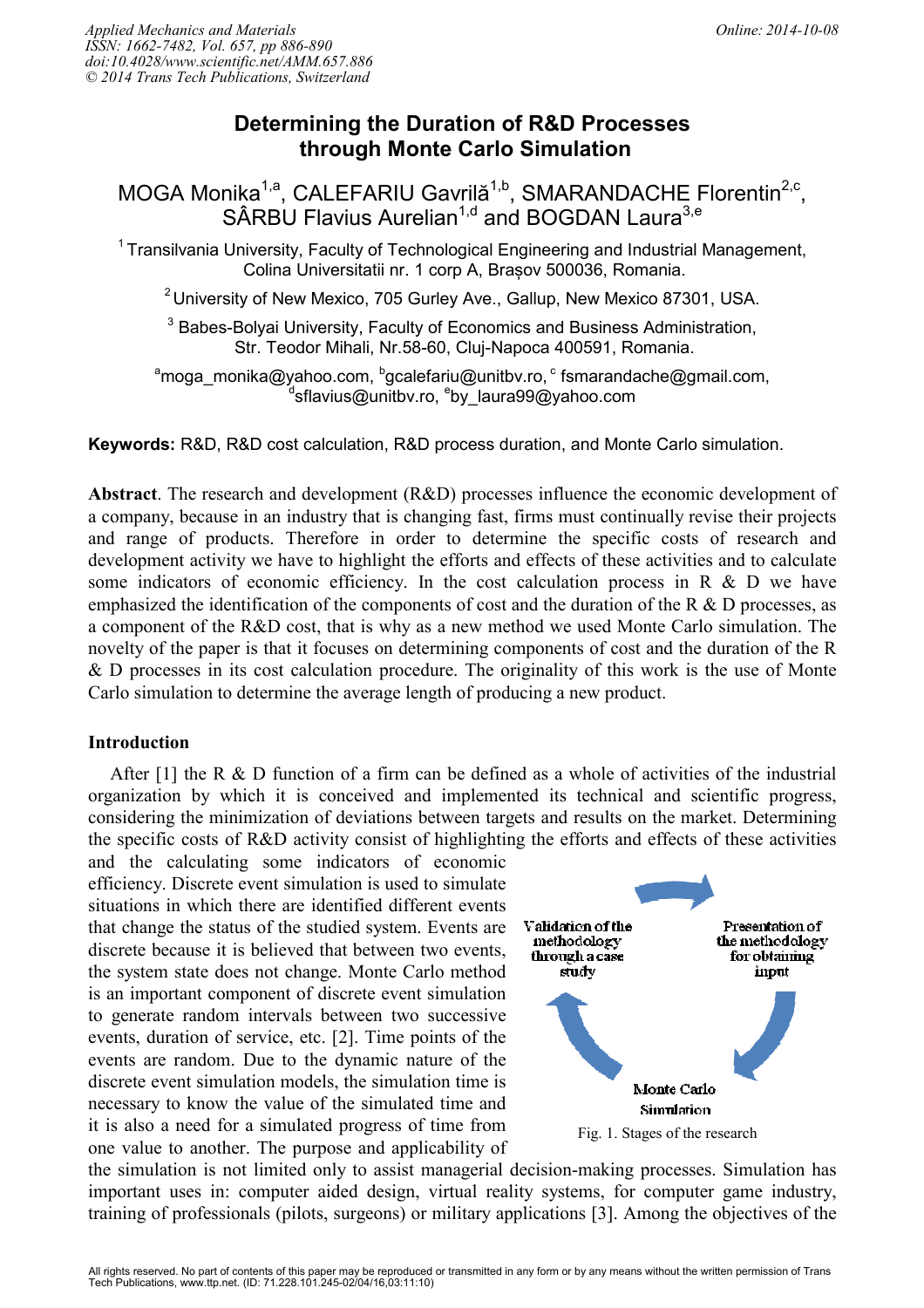paper we list the better sizing of the research team and needs, presentation of the methodology for obtaining the input data, which will be introduced in the Monte-Carlo model, and also validating the methodology through a study case.

#### **Research Stages**

Our research referring to the determination of the cost components and duration of a research consists of the stages presented in Fig. 1.

**Presentation of the Methodology for Obtaining Input Data**. Because of the importance of creativity in the process of R&D appeared the issue of its stimulation. The number practical methods existing in the world today, used to stimulate creativity is of the hundreds. The general

classification divides two important methods of stimulating creativity: intuitive methods and analytical methods. Intuitive methods are called so because it is based on the use of intuitive thinking, particular focus on the imagination, freed from the constraints of reality.

The main intuitive methods are: *Brainstorming* can be defined as a way to get in a short time, a large number of ideas from a group of people. *Sinectica* is the rival of brainstorming. *Thinking Hats method*, is based on the interpretation of roles depending on the color of the chosen hat. *Delphi method,* the goal is to obtain guidance, forecasts and solutions to complex problems using a group of experts. *Mind-mapping method* involves building a graphical diagram suggesting



Fig. 2. Stages of product developing

how ideas arise from each other [4]. Analytical methods are based on the predominant use of logical thinking in order to stimulate the process of combining the real plan using information directly related to the problem. The main analytical methods are: *Osborn's interrogative method* is a list of 60 questions grouped into 9 categories. *Attribute listing technique*: to get new ideas, identify and list as many of the attributes of a problem, then work, in turn, to each of them. *Morphological analysis*, its principle is to describe analytically and systematically, all solutions of the problem, than choose the best. *Multiple criteria analysis* has 5 stages: establish criteria, determination of the weight of each criterion, identifying all variants, granting a grade N, calculate the product of the N notes and the weighting coefficients. *The "ETECTRE" method*, aims to examine a number (m) of possible options in terms of (n) selection criteria through a simple procedure for estimating the "effect". *PINDAR technique*, is a successful combination of morphological analysis with the criteria analysis

The stages of product development are presented in Fig. 2 after [5].

Cost calculation is made for the first 8 stages of development, including the final draft. Sometimes, for complex projects, after the first eight stages, there is still a prototype development phase. For the input stage in current manufacture, cost issues will be treated in a forthcoming paper. Direct costs are in direct contact with the innovation and development of a new product. Indirect costs are general operating cost of the R & D department. Their highlighting separate from the direct makes sense, especially if the department runs several projects simultaneously.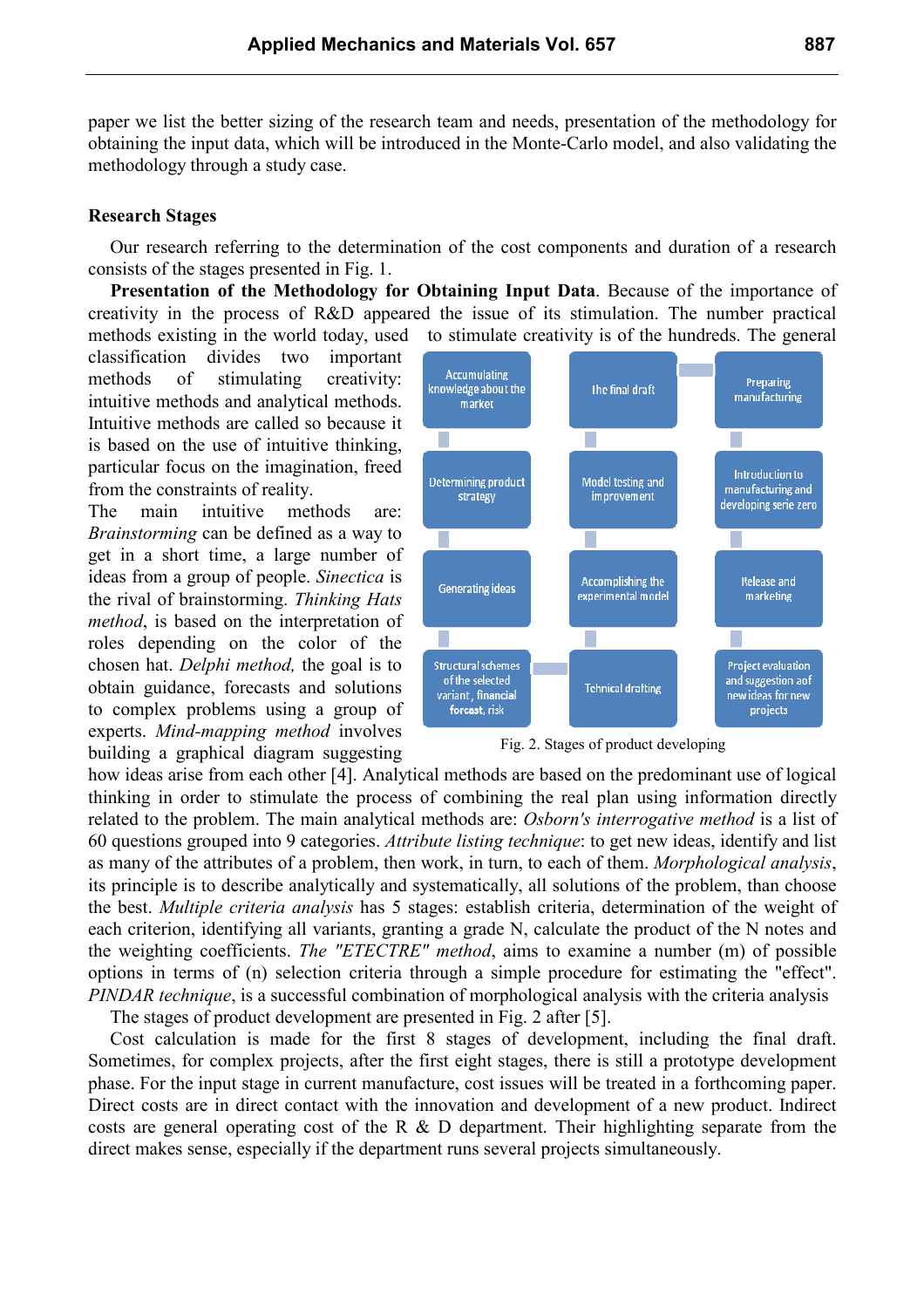|                            |                                                                            | $\epsilon$ is the direct cost of the rice $\epsilon$                                                                                                           |
|----------------------------|----------------------------------------------------------------------------|----------------------------------------------------------------------------------------------------------------------------------------------------------------|
| Cost of<br>determining the | $C_{PI} = E_{MR} + P_P + E_{KH} + E_S$<br>$[unit/project]$ <sub>,(1)</sub> | $E_{MR}$ is the expenditure with market research; $E_p$ is the expenditure<br>with patents; $E_{KH\text{ is}}$ the expenditure with the Know-how; $E_s$ is the |
| parameters of              |                                                                            | expenditure with the specialized software.                                                                                                                     |
| innovation                 |                                                                            |                                                                                                                                                                |
| Cost of materials          | $C_m = \sum_{k=1}^{N} n_{ck} \times p_{mk}$                                | N is the number of components and subassemblies; $n_{ck}$ is the norm<br>of the material consumption for reference k; $P_{mk}$ is the unit price of            |
|                            | $[unit/project]$ , $(2)$                                                   | the material or of the subassemblies.                                                                                                                          |
| Cost of                    | $C_{TA} = C_{F} + C_{TF} + C_{DCT}$                                        | $C_{UT}$ is the expenditure with equipment; $C_{TE}$ is the expenditure with                                                                                   |
| technological              | $[unit/project]$ <sub>,</sub> $(3)$                                        | technological equipment; $C_{CDT}$ is the expenditure with the special                                                                                         |
| acquisition $-C_{TA}$      |                                                                            | dispositive checker tools.                                                                                                                                     |
| Cost of utilities          | $C_{\text{U}}=C_{\text{E}}+C_{\text{TF}}+C_{\text{IW}}$                    | $C_F$ is the expenditure with electricity; $C_{TF}$ is the expenditure with                                                                                    |
|                            | $[unit/project]$ <sub>,</sub> $(4)$                                        | technological fuel; $C_{IW}$ is the expenditure with industrial water used                                                                                     |
|                            |                                                                            | in the manufacture, testing and improvement of the experimental                                                                                                |
|                            |                                                                            | model.                                                                                                                                                         |
| Total costs of             | $C_{\text{emp/year}} =$                                                    | Direct productive staff means who is involved in the 8 stages of                                                                                               |
| directly                   | $N_s(S_{d/month} + I_{S/month})$                                           | development. $NS$ is the average number of employees involved in                                                                                               |
| productive staff           | $[unit/project]$ , $(5)$                                                   | the 8 stages; $S_d$ is the average gross hourly salary; $I_s$ is the average                                                                                   |
|                            |                                                                            | monthly charges; $T$ is the total project time in months. This                                                                                                 |
|                            |                                                                            | duration is determined by the Monte Carlo method.                                                                                                              |
| Total direct costs         |                                                                            | Summing the above elements.                                                                                                                                    |

Table 1. The direct cost of the  $R&D$  process

Table 2. The indirect cost of the R&D process

| Expenses for maintenance and repair      |                                                       | $C_{MR/year}$ [unit/project]                                                                                 |
|------------------------------------------|-------------------------------------------------------|--------------------------------------------------------------------------------------------------------------|
| Material expenses DCT normal and special |                                                       | $C_{DCT/year}$ [unit/project]                                                                                |
| Energy expenditure,                      | $C_{EE2/year}$ =                                      | $NTPS$ [kW] is the total power used by the entire system of                                                  |
| other than that used in                  | $(N_{TSP} - N_{TMS}) \cdot p_{UE} T$                  | production; $N_{TMS}$ [kW] is the total power used by the manufacturing                                      |
| the process, including                   | [unit/project], (6)                                   | system; $T$ is the effective time of functioning in one, two or three                                        |
| lighting departments,                    |                                                       | shifts; $p_{UE}$ [mu / kWh] is the unit price of electricity.                                                |
| offices etc.                             |                                                       |                                                                                                              |
| Fuel costs for heating                   | $C_{GM2/year} = (N_{GMH} +$                           | $N_{GMH}$ [m <sup>3</sup> ] is the volume of gas used for heating purposes; $N_{GMH}$                        |
| and for preparing                        | $N_{GMW}) \cdot p_{UG}T$                              | $\lceil m^3 \rceil$ is the volume of gas consumed for hot water; $p_{UG}$ $\lceil \text{unit/m}^3 \rceil$ is |
| domestic hot water                       | [unit/project], (7)                                   | the unit price of natural gas.                                                                               |
| Annual expenses for                      |                                                       | q is the number of fixed assets of the company; $C_{MFi}$ is the expense                                     |
| amortization of fixed                    | $C_{A/year} = \sum_{i=1}^{q} \frac{C_{MF i}}{T_{Ai}}$ | recorded with the $i$ [unit] asset purchase including transportation                                         |
| assets                                   |                                                       | charges, installation, commissioning, and so on; $T_{Ai}$ is the normal                                      |
|                                          | [unit/project], (8)                                   | duration of operation of the <i>i</i> [years] asset, based on that given in                                  |
|                                          |                                                       | the catalog of normal duration of fixed assets.                                                              |
| Expenses with the                        | $C_{\text{eIP}}$ [unit/project]                       | Calculated similarly as those with the direct productive personnel,                                          |
| indirectly productive                    |                                                       | taking into consideration the number of people, average salary, and                                          |
| employees                                |                                                       | duration.                                                                                                    |
| Total annual indirect                    |                                                       | Summing the above elements.                                                                                  |
| costs                                    |                                                       |                                                                                                              |

**Monte Carlo Simulation**. The relative probability and the cumulative probability was calculated according. Than in a two axes coordinate system we presented the durations and the cumulative probabilities. On each interval associated with a duration a vertical bar was built having an equal height to the corresponding cumulative probability of that duration. Next it was generated a set of N random numbers uniformly distributed in the interval [0, 1] using a random number generator. Then these numbers were represented by a point on the horizontal axis, from that point a parallel was led to the vertical axis until it meets the vertical front and the length of the base bar was read. Finally, the average of duration was calculated, its standard deviation, and the confidence interval of the mean.

**The Validation of the Methodology through a Case Study.** This paper serves on determining the financial projections from step 4 (Fig. 2). It should be also noted that the Monte Carlo method can be used for determining total duration of the development process based on accumulated experiments from firms and other developments that they made.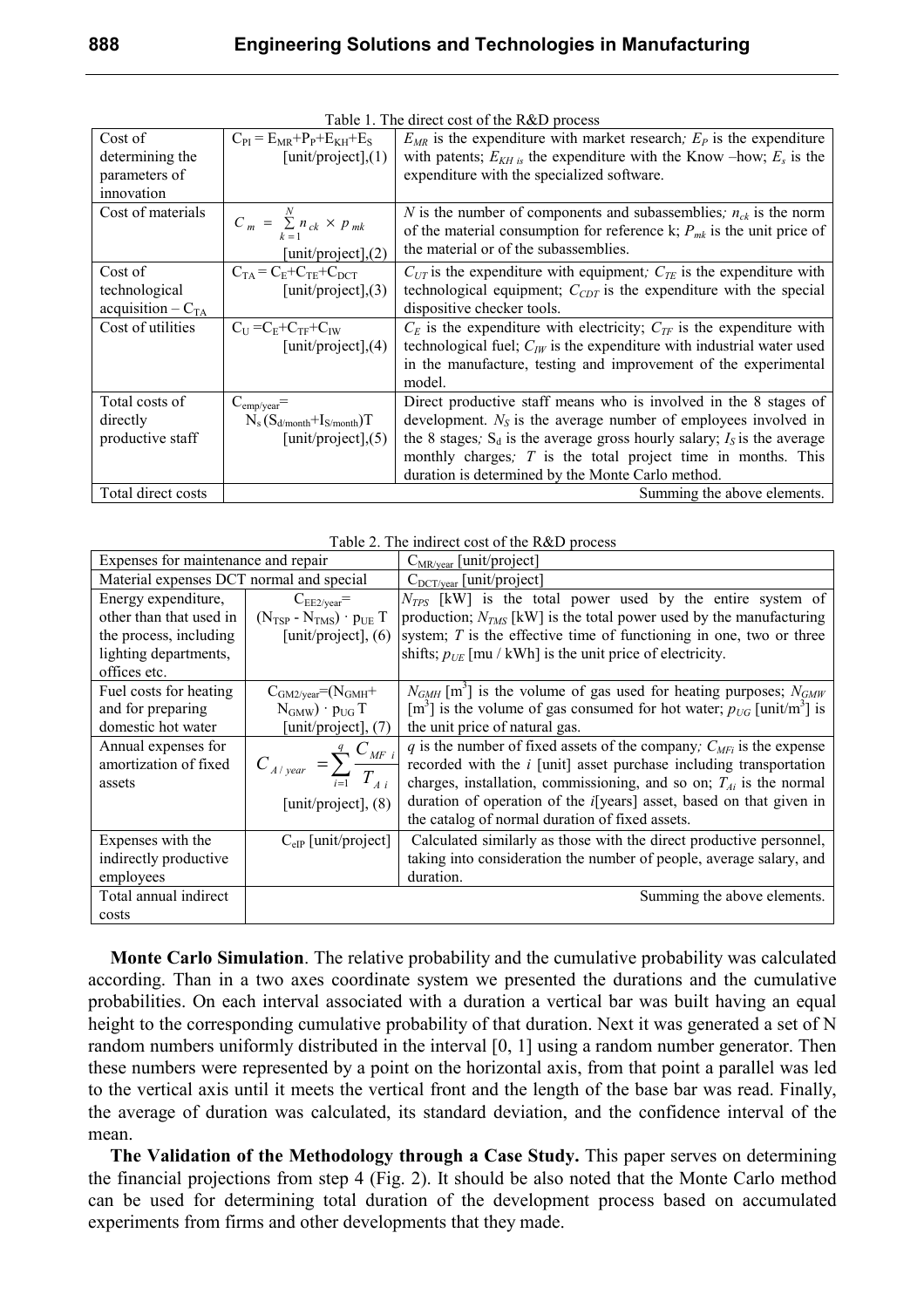| The duration of the   | The number of the |
|-----------------------|-------------------|
| operation (xi) months | experiments(ni)   |
| 3.5                   |                   |
|                       |                   |
| 4.5                   |                   |
|                       |                   |
| 65                    |                   |
|                       |                   |

Table 3. The duration of the operations and the number

of experiments

Table 4. The relative and the cumulated probability

| Relative Prob. | Cumulated Prob. |
|----------------|-----------------|
| 0.06           | 0.06            |
| 0.17           | 0.22            |
| 0.17           | 0.39            |
| 0.22           | 0.61            |
| 0.28           | 0.89            |
| 0.11           | 1.00            |

Next it was determined for a company with Monte Carlo simulation the total duration of the development process based on accumulated experiments from the company of middle size from the domain of rubber roller construction with relative low complexity products with a medium size, owning 30% of the local market with the intention of increasing its market share. It should be noted that these values are for incremental innovation. For determining the time required there were

carried 18 experiments with the results presented in Table 3.

Because the determination of the average duration with a good accuracy requires a large number of experiments, which are time, energy, materials and not least human resource consuming, we use the Monte Carlo method that can generate simulated observations.

- 1. The relative and the cumulative probability was calculated:
- Fig. 3. Representation of the durations 2. In a two axes coordinate system we presented vertically the durations and horizontally the cumulative probabilities. On each interval associated with a duration a vertical bar was built having the height of the corresponding cumulative probability of that duration.
- 3. After that it was generated a set of 50 N random numbers distributed in the interval [0, 1] using a random number generator.
- 4. Each generated number was represented by a point on the horizontal axis, from that point a parallel was led to the vertical axis until it meets the vertical front and the length of the base bar was read. This resulted a series of N simulated durations as in [6,7].
- 5. Finally, it was calculated the average of duration  $m = 5.13$  months and its standard deviation  $=$ 5.09 and the confidence interval of the mean, which is about 5.2 months.



 $\mathbf{s}$  $\overline{z}$ 6 The durations<br> $\begin{bmatrix} 1 & 1 \\ 2 & 1 \end{bmatrix}$  $\overline{z}$  $\mathbf{r}$  $\Omega$  $0.06$  $0.22$ 0.89  $1.00$  $0.39$  $0.61$ **Cumulative probabilities** 

and the cumulative probabilities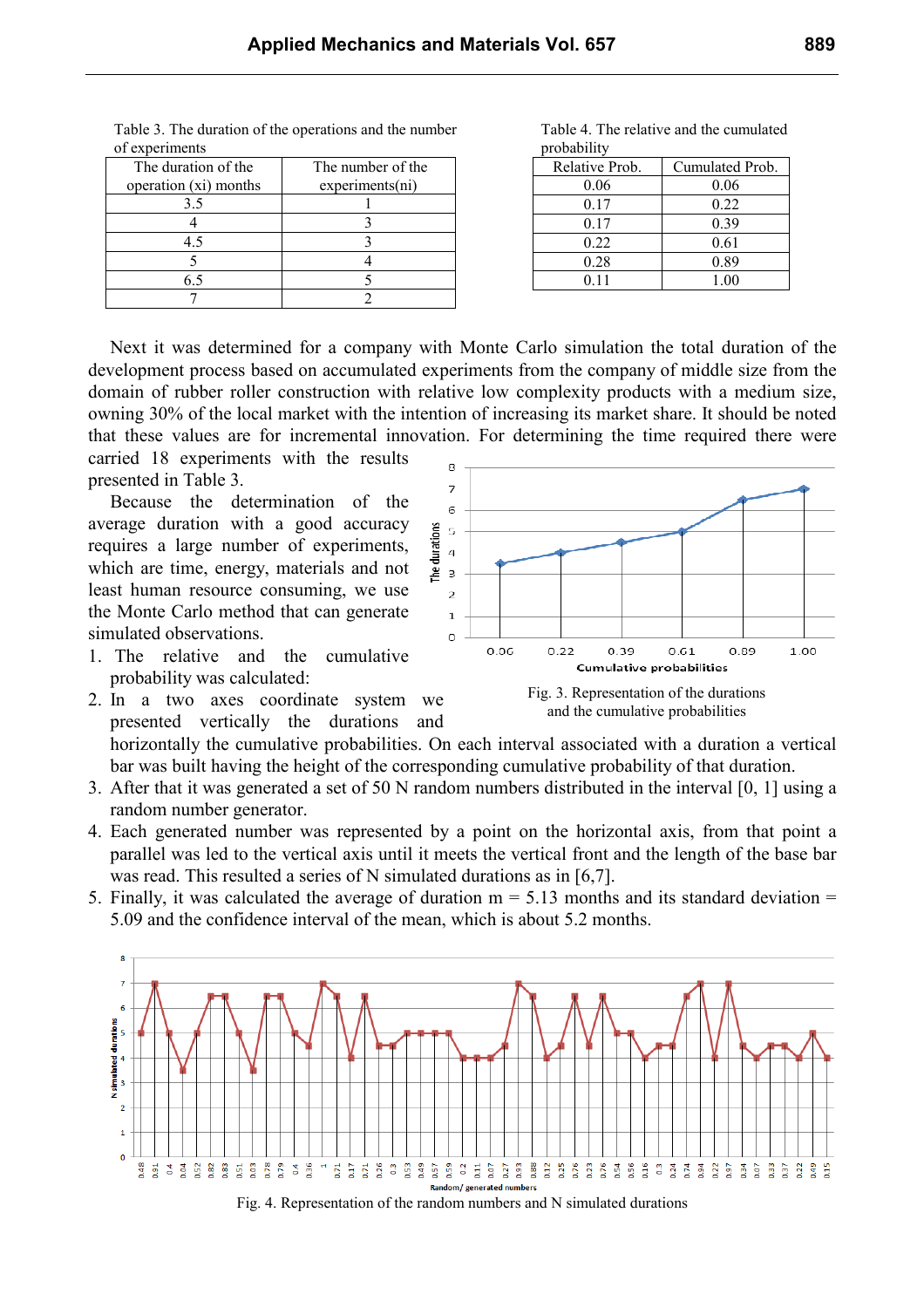#### **Research Method**

In the process of the cost calculation in R  $\&$  D, the presented study was focused on determining components of cost and the duration of the R & D processes, as an important component of the R&D cost. A new method Monte Carlo simulation was used. Determination of average duration with good accuracy requires a large number of experiments that consumes much time, energy, materials and human resources. Therefore the Monte Carlo method was used for generate simulated observations with the help of cumulative distribution of the duration of realizing a new product and a generator of random numbers uniformly distributed in [0, 1].

### **Conclusions**

The major novelty of the work is that it emphasizes the components of cost and also the duration of R&D processes. The calculation of costs was realized through Monte Carlo simulation. This method can be defined as a random variable modeling method for the calculation of the characteristics of their distributions. Thus by using the Monte Carlo simulation it could be forecast the research cost and the duration of achievement. The validation of the methodology was realized through a case study. In a future work it is possible to discuss a comparative study, applying full method. Then, for different industries or for groups of companies producing similar goods, it is possible to obtain forecast of R&D costs and time. Furthermore, by using the fuzzy matrices it is possible to determine the optimum parameters in R&D.

## **Acknowledgment**

This paper is supported by the Sectoral Operational Programme Human Resources Development (SOP HRD), ID134378 financed from the European Social Fund and by the Romanian Government.

#### **References**

[1] R.D. Marinescu, M. Iliescu, I. Grecu, The economic analyze in the industrial organizations from the domain of classic and nonconventional technological systems (in Romanian), BREN Publishing House, București, 2003.

[2] D.P. Landau, K. Binder, A guide to Monte Carlo simulations in statistical physics, Cambridge University Press, Cambridge, New-York, 2000.

[3] C. Doydum, N. D. Perreira, Use of Monte Carlo Simulation to Select Dimensions, Tolerances, and Precision for Automated Assembly. Journal of Manufacturing Systems. 10 (1991) 209-222.

[4] G. Paicu, Creativity (in Romanian). PIM Publishing House, Iaşi, 2011.

[5] L. Gorchels, Product manager's guide, III. edition (in Romanian), Rosetti Educational Publishing House, Bucuresti, 2006.

[6] H. Barreto, F. Howland**,** Introductory Econometrics: Using Monte Carlo Simulation with Microsoft Excel, Cambridge University Press, Cambridge, New-York, 2005.

[7] S. E. Perez, G. Zachrich, M. Cockburn, Monte Carlo Simulation for Determination of the Stream Function. Computer Applications in Engineering Education. 8 (2000) 38-42.